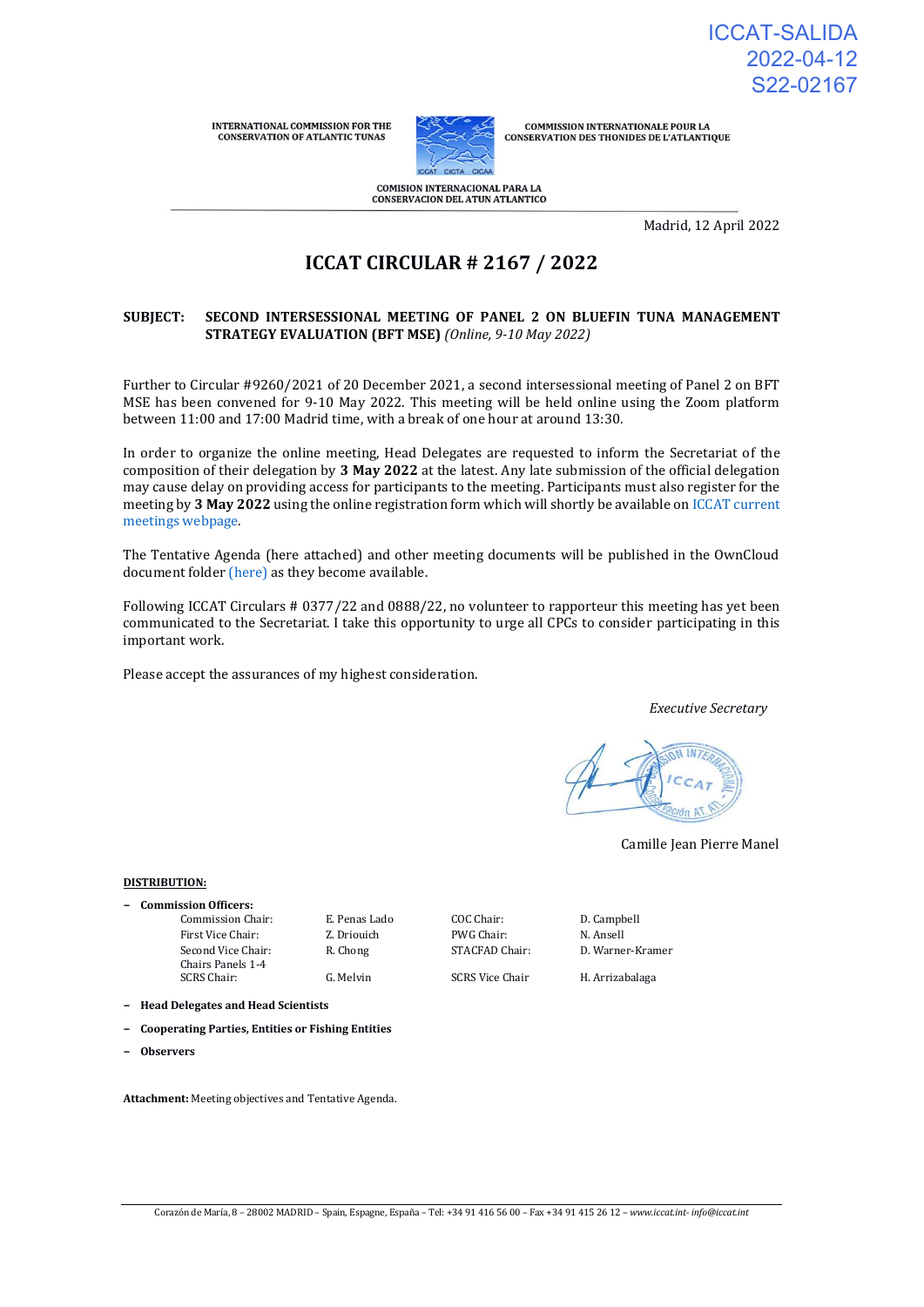

COMISION INTERNACIONAL PARA LA **CONSERVACION DEL ATUN ATLANTICO** 

# **SECOND INTERSESSIONAL MEETING OF PANEL 2 ON BLUEFIN TUNA MSE**

*(Online, 9-10 May 2022)*

# **Objectives**

The objectives of this meeting are for the SCRS to present Panel 2 with material related to several key decision points on operational management objectives, the process for development and performance tuning and the process for an initial narrowing or culling of CMPs based on performance criteria. SCRS will seek further guidance from PA2 on desired tradeoffs and additional changes to CMPs.

## **Agenda**

- 1. Opening of the meeting and meeting arrangements
- 2. Nomination of Rapporteur
- 3. Adoption of Agenda
- 4. Update on BFT MSE framework and Candidate Management Procedures (CMPs) by SCRS
	- *a) SCRS responses to feedback provided at the March PA2 meeting (+20%/-30%; +20%/-20%; +20%/ -10% and no limit TAC change explorations, index evaluation table)*
	- *b) Additional requested statistics (F, probability of being above dynamic SSBMSY for each projection year and after 30 years and statistics requested simply for reporting)*
	- *c) SCRS to provide a proposal for a Blim value solely within the MSE framework for the purposes of CMP selection, PA2 to discuss and eventually select an associated probability (see section 6 under key decisions)*
- 5. CMP performance, refinement and selection
	- *a) Process of development tuning and performance tuning described further*
	- *b) PA2 will see complete set of existing CMPs which will illustrate performance tradeoffs and facilitate decisions in section 7*
	- *c) PA2 will see BFT Species Group recommendations for the process to select a limited set of top performing CMPs*
- 6. Key Decisions
	- *a) Final operational management objectives and performance statistics*
	- *b) PA2 approval of process for development tuning and performance tuning*
	- *c) Approval of process for narrowing (culling) of CMPs to retain a reduced subset for further consideration*